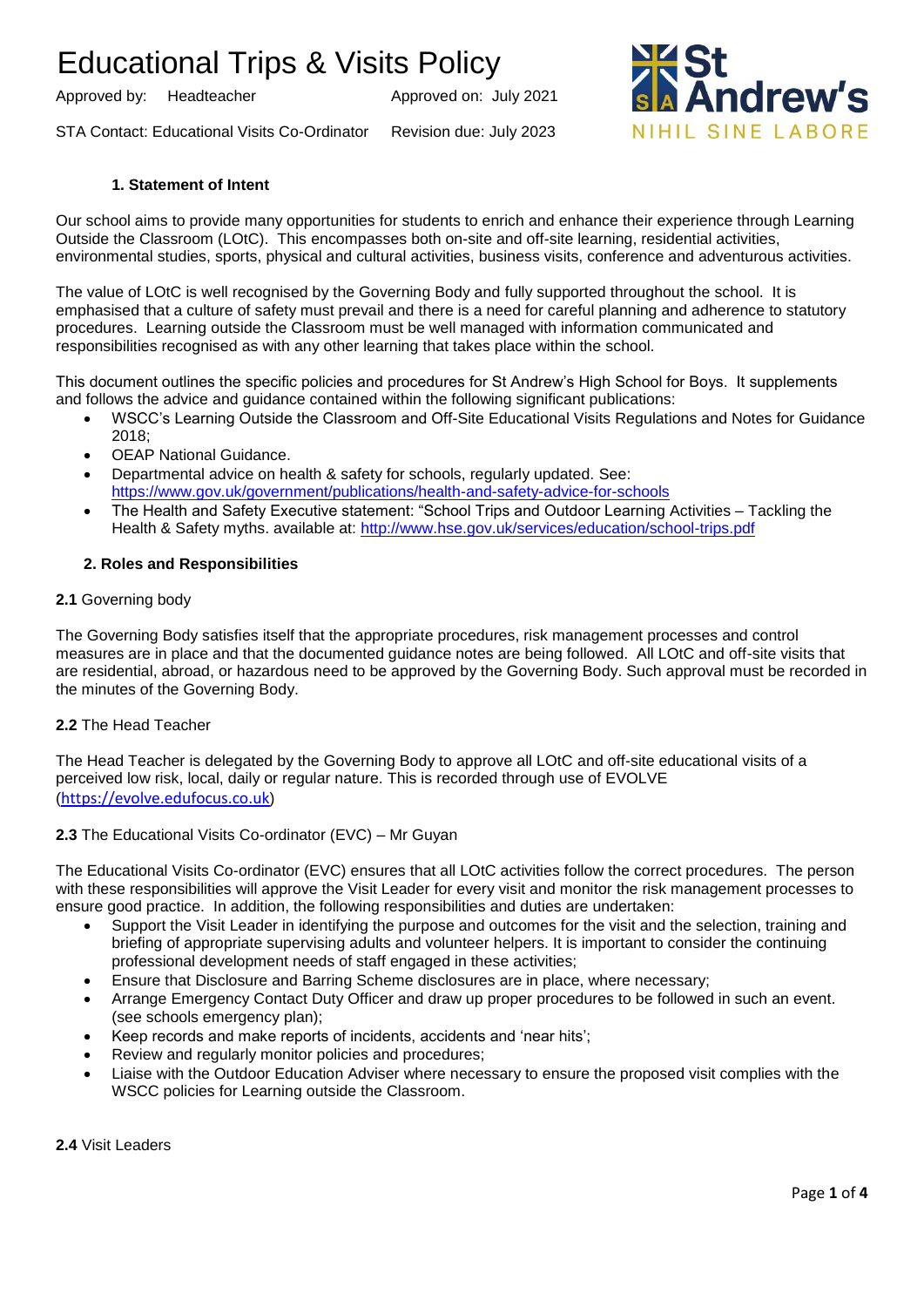Approved by: Headteacher Approved on: July 2021

STA Contact: Educational Visits Co-Ordinator Revision due: July 2023



The Visits Leader is responsible for identifying the purpose and outcomes for the visit. A robust risk management process is necessary for all LOtC activities and visits. Significant hazards and their control measures will need to be recorded and attached to the EVOLVE visit form (available on http://www.westsussexvisits.org).

This will take account of:

- Generic hazards:
- Event specific hazards as identified from a pre-visit or through knowledge or experience of the environment, accommodation, the competence of the staff team, the group and other factors such as transport;
- On-going hazards identified by the professional staff responding to changing circumstances and the success of planned activity and procedures. The participants and staff will be fully briefed on the purpose, outcomes and the risk management processes.

Visit leaders should encouraged participants to consider hazards involved in LOtC activities and off-site educational visits and to assist in the design of appropriate risk management strategies that support their learning. Participants must be fully aware of the purpose and outcomes of the visit and understand expectations of behaviour.

# **3. Guidance Notes for LOtC Activities and Off-Site Educational Visits**

**3.1** To ensure good practice and compliance with the necessary regulations it is expected that:

- Training for staff and Visit Leaders will be arranged by the school to include all aspects of supervision, ongoing risk management (including being prepared to stop an activity that has become too hazardous) and how to deal with an emergency. Access to such training is also available through the Outdoor Education Adviser.
- All Visit Leaders will familiarise themselves with the published advice and guidance. Further information is available from the EVOLVE website (www.westsussexvisits.org).
- In order to plan LOtC activities and visits the EVC should be involved in discussing plans at an early stage. Routine or local visits such as sports fixtures also need to be planned ahead. It may be possible to approve a series of events on a termly basis. No financial commitment should be agreed until all relevant approvals have been achieved.
- An Internal Approval Form must be completed. This form is used to achieve any necessary cover arrangements and EVC/SLT approval.
- An EVOLVE Visit form must be completed for all residential visits, visits abroad, visits out of county and or for all adventurous activities whether on-site or off-site. The form will need to be submitted to the LA, four weeks in advance of the activity or visit date and before becoming financially committed. These types of off-site visits also need the Governing Body's approval. School Journey Insurance should be purchased for educational visits and evidence should be attached to the EVOLVE form. Visit Leaders should check to see if such cover is already being provided by a tour operator, or external provider.
- The OE2 form provides information on what WSCC expects an external provider to provide and deliver. It should be sent to any provider being considered for the first time and attached to the EVOLVE form as evidence of the planning process. Please note WSCC 'check' a number providers who are regularly used by WSCC establishments, these providers are listed on EVOLVE as 'checked' in addition providers who hold the LOtC Quality Badge are considered as suitable to offer activities and have achieved a nationally recognised accreditation.
- Parental Consent and contact details must be available for the Emergency Contact and the Visit Leader to take on the visit.
- Risk management forms (Appendix 1) should be completed and attached to the EVOLVE form when risks are perceived as significant. External providers will have their own risk management documents that can be used to help in this process. For certain activities an Adventurous Activity Licence is legally required (see www.hse.gov.uk/aala). If this is the case, the provider's licence number should be quoted instead of copies of their risk assessment documentation.
- The Educational Visits Co-ordinator (EVC) ensures that all LOtC activities follow the correct procedures. The person with these responsibilities will approve the Visit Leader for every visit and monitor the risk management processes to ensure good practice. In addition, the following responsibilities and duties are undertaken: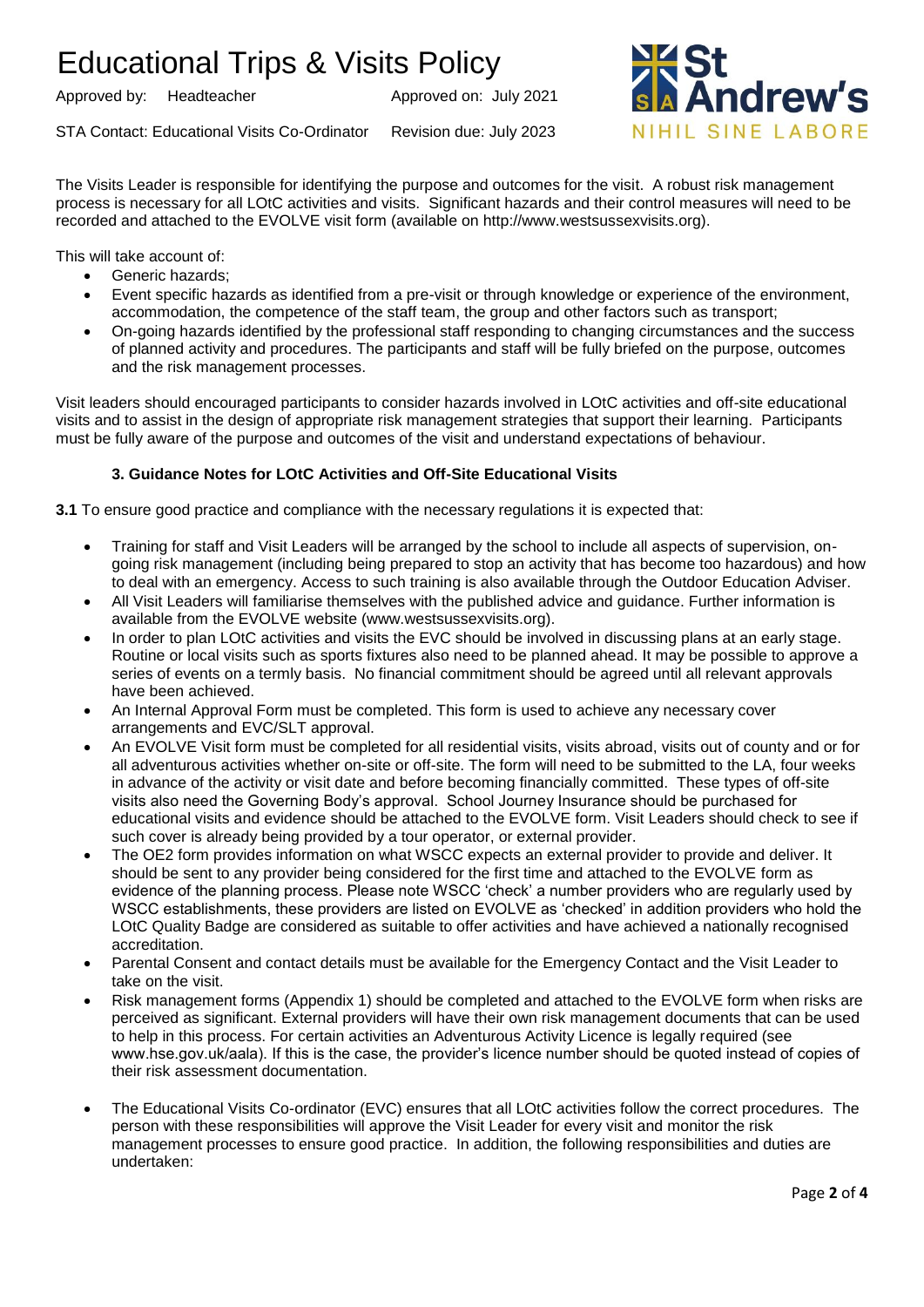Approved by: Headteacher Approved on: July 2021



- Support the Visit Leader in identifying the purpose and outcomes for the visit and the selection, training and briefing of appropriate supervising adults and volunteer helpers. It is important to consider the continuing professional development needs of staff engaged in these activities;
- Ensure that Disclosure and Barring Scheme disclosures are in place, where necessary;
- Arrange Emergency Contact Duty Officer and draw up proper procedures to be followed in such an event. (see schools emergency plan);
- Keep records and make reports of incidents, accidents and 'near hits';
- Review and regularly monitor policies and procedures;
- Liaise with the Outdoor Education Adviser where necessary to ensure the proposed visit complies with the WSCC policies for Learning Outside the Classroom.
- On return the Visit Leader must report to the EVC and, where necessary, an evaluation report should be completed in order to achieve any learning about a 'near hit' or where an incident took place. If such a form was completed at the venue, there is a need to place such an occurrence on the record at the 'home' establishment
- In addition it is highly recommended that an evaluation of the visit's purpose and outcomes is carried out to review the learning achieved and educational value. It is possible, within 28 days, to record this through the EVOLVE visit form.

## **3.2** Supervision ratios

It is important to have a sufficient ratio of adult supervisors to pupils for any off-site visit. The factors to take into consideration include:

- Sex, age and ability of group.
- Special needs pupils.
- Nature of activities
- Experience of adults in off-site supervision.
- Duration and nature of the journey.

As general guidance, the following ratio of adults to children should be used:

Low risk activities: 1:20 High risk / International: 1:10 Hazardous/Adventurous: Refer to activity guidance.

Regardless of suggested ratios, each visit will be assessed individually by the EVC

# **4. Links with other policies and guidance documents**

This Educational Trips and Visits policy is linked to our:

- Child Protection and Safeguarding policy
- Charging and Remissions policy
- GDPR policy

Guidance documents that this policy is linked to

- WSCC Guidance for LOtC (EVOLVE)
- Adventurous Activities Guidance (EVOLVE)
- DFE Equality Act (Gov.uk)
- DfE Charging for School Activities Guidance (Gov.uk)

# **St. Andrew's CE High School Risk Assessment and Risk**

# **Management for Off-site Activities**

| <b>Risk assessment completed</b> |  |
|----------------------------------|--|
| by                               |  |
| Date of risk assessment          |  |